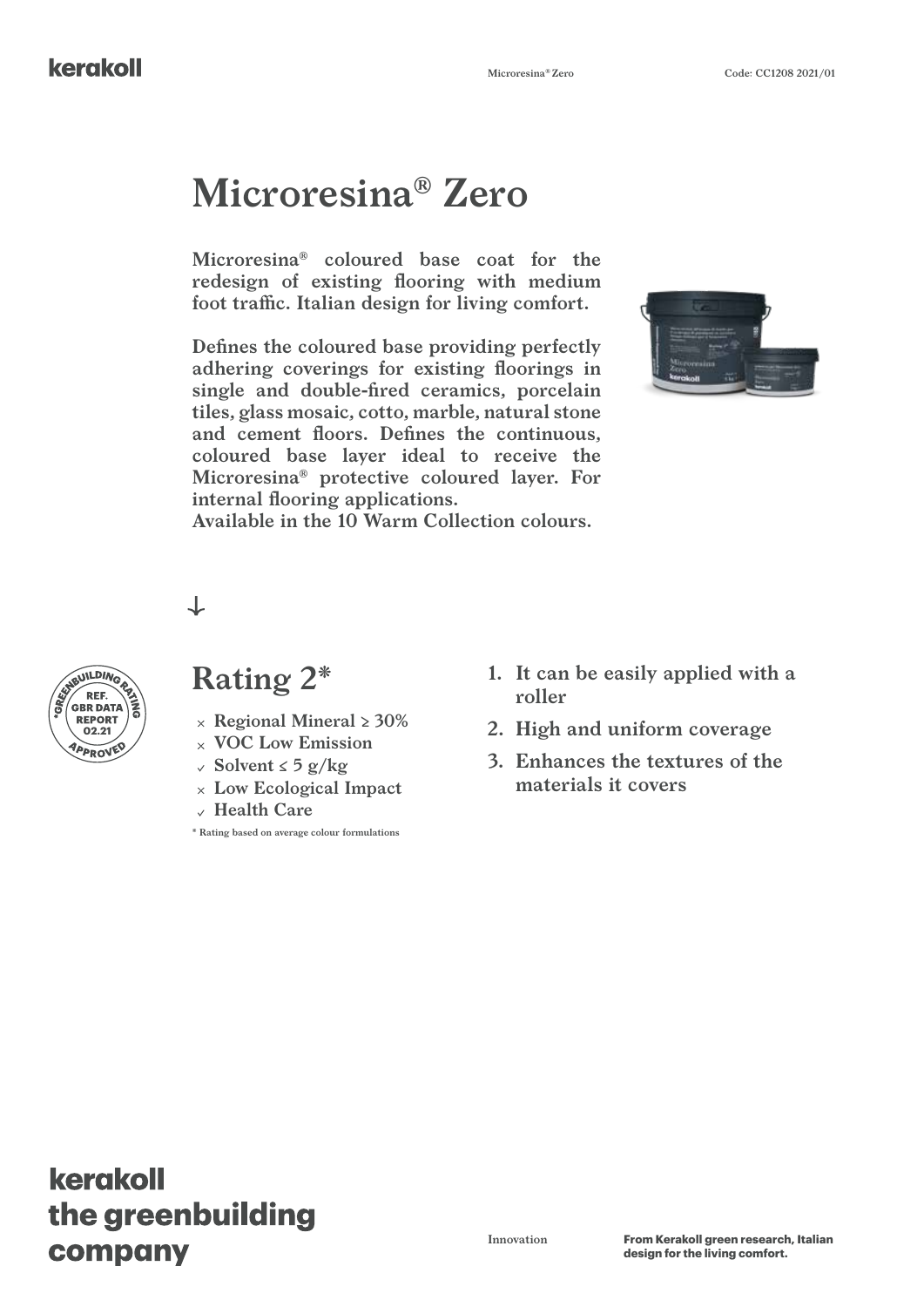### **Areas of application**

- **High-performance, coloured, water-based Microresina® base layer for existing flooring. Substrates:**
	- **- existing wall and floor coverings in single and double-fired ceramics, porcelain tiles, glass mosaic, cotto, natural stone treated with Keragrip Eco Pulep**
	- **- cement floors**
- **For internal use, in domestic and commercial environments with medium foot traffic. Suitable for heated substrates and showers.**

#### **Do not use**

**In external applications; on inadequately prepared heated substrates; on substrates subject to rising damp or with a residual humidity value exceeding 2% CM; on hardwood floors, PVC, laminates and linoleum; on substrates with residual wax or impurities in the joints.**

## **Instructions for use**

- **Preparation of substrates In general, substrates must be free of dust, oil and grease. Check that the substrates are stable and perfectly well anchored to the support before applying Microresina® Zero. Substrates must be perfectly dry. Any residual rising damp or water can cause vapour pressure to accumulate, which can in turn loosen the microfilm due to the complete non-absorbency of the microfilm in Microresina®.**
	- **- Existing wall and floor coverings in single and double-fired ceramics, porcelain tiles, glass mosaic, cotto, natural stone: check the uniformity of the grouts; in case of loose or discontinuous grouts, remove the damaged or flaky parts of the old grouts; clean the surfaces of the old grouts with a metal brush or remove the outer layer with a Fuga-Remove scraper. Vacuum the cleaning residues and proceed with re-grouting using a cement-based grout from the Fugabella® range (it is advisable to choose the same finish as the existing joints) or an organic grout from the Fugalite® range (fine finish). Before grouting again with a grout from the Fugabella® range, make sure that the minimum thickness of product to be applied is not less than 3 to 4 mm and moisten the joints to be repaired with a squeezed sponge before applying the Fugabella® grout. Make sure that the minimum thickness of product to be applied is not less than 2 mm before grouting again with a grout from the Fugalite® range. Substrates must be prepared by cleaning with products suitable for the type of dirt present. If alkaline treatments are used, rinse well with water to remove any washing residue completely. Check that there is no accumulation of pollutants in the joints. After washing, check that the humidity in the joints reaches suitable residual humidity levels (< 2% CM) before applying the Microresina® cycle.**

**After checking that no layers of wax or oily pollutants are present, prepare the surface by passing a cloth dipped in Keragrip Eco Pulep adhesion promoter over the whole surface, damping the ceramic floor. Do not pour the adhesion promoter directly onto the floor, to avoid damping the joints too much before treatment.**

**- Cement floors: Substrates must be compact, solid, level and smooth. They must also be dimensionally stable, non-deformable and must have already completed the curing period for hygrometric shrinkage. The substrates must be permanently dry and free from rising damp. Cement based substrates must have a residual moisture at a maximum of 2% or 1.7% in case of under floor heating. The substrates must have a surface tear strength > 1.5 MPa according to ASTM D 4541 and a compressive strength > 20 N/mm2 . After suitable preparation and careful cleaning, the substrates must be treated with EP21 diluted up to 30% with Keragrip Eco Pulep, applied**  with a roller with a coverage of  $\approx 0.1$ -0.2 ml/m<sup>2</sup> **depending on the grade of absorption of the substrate. Wait at least 6 hours for the complete evaporation of the solvent then, if necessary, proceed with a second coat applying EP21 diluted with up to 10% Keragrip Eco Pulep and spread with a roller with a coverage**  of ≈ 0.2  $1/m^2$ . Spread the primer evenly over **the surface avoiding creating any build-up; let the EP21 be absorbed by the substrate before applying the Microresina® Zero product. Before applying the product Microresina® Zero sand the surface, after priming, with Durasoft Pad abrasive in order to remove surface imperfections, roughen the entire surface and guarantee suitable grip.**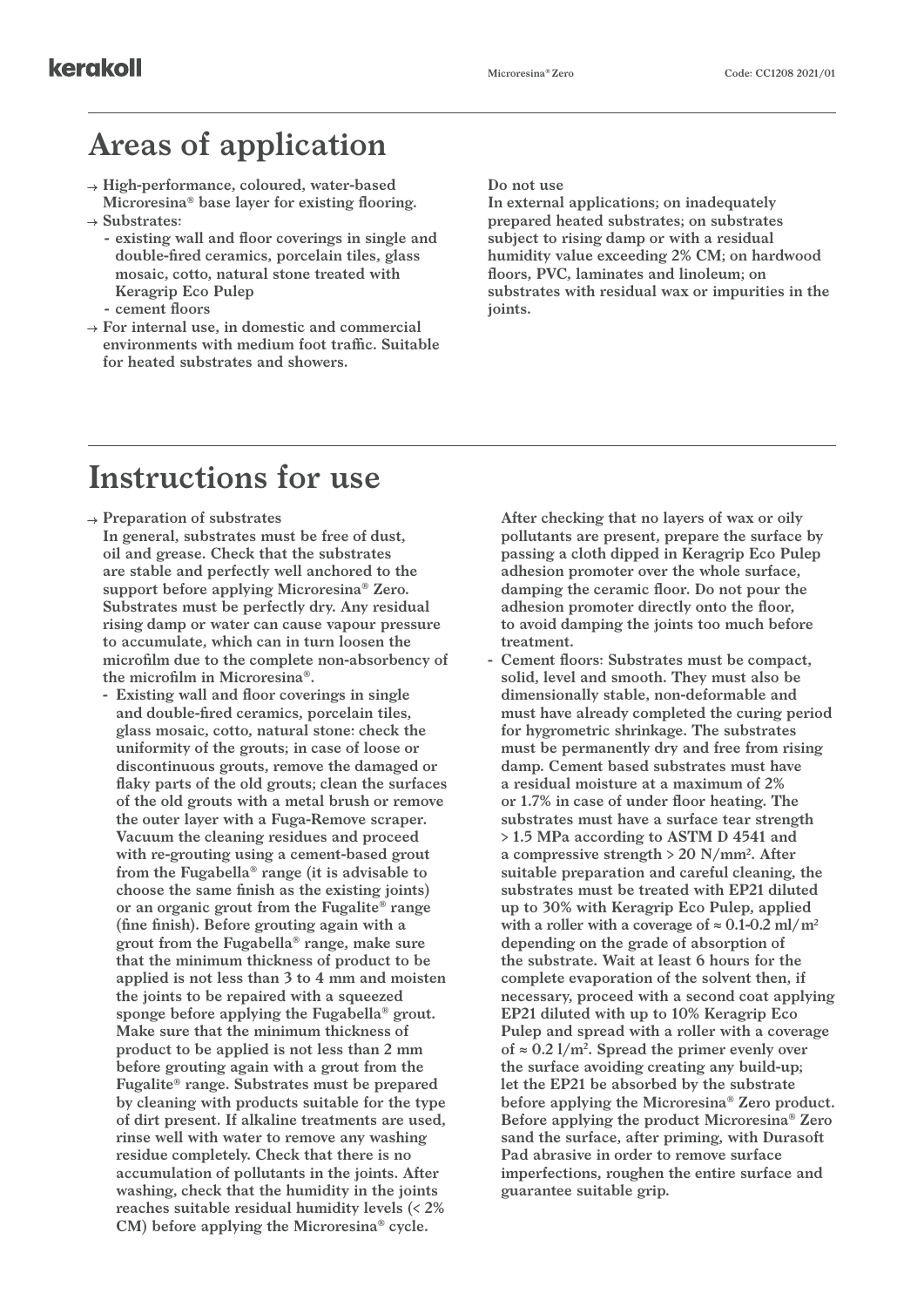#### **Instructions for use**

**Should there be any accidental accumulation or incomplete absorption of the EP21 primer, it is necessary to sand using 120 grain abrasive mesh, roughing the surface to guarantee sufficient grip; finally, vacuum up the waste carefully before proceeding with subsequent applications.**

**Preparation**

**Mix part A before use. Add the hardening compound whilst stirring in the ratio Part A : Part B = 5 : 1 (in weight) and mix well until completely blended. Dilute the product up to 10% by weight with clean water and stir again.**

**Application**

**Microresina® Zero must be applied carefully to the whole surface using a short-bristle roller, such as Roller Plus, respecting a coverage of approx. 0.2 kg/m² (particularly irregular substrates or large joints may require a coverage**  of up to  $\approx 0.3 \text{ kg/m}^2$ , also using  $8 - 10 \text{ mm}$ **long-haired rollers). Conditions required for decorating are ambient temperatures between +10 and +30 °C and relative ambient humidity lower than 75%. Shape the corners with a brush, then pass over with the small roller as you proceed, so that the product can always be laid wet-on-wet. Do not pour the product directly onto the flooring, but dip the roller in the tray and distribute evenly on the flooring. Lay the product in areas that are not too large, applying the coats in a criss-cross manner and even out the product, which must be applied continuously.** **In the joint areas, do not re-apply with the roller over areas that have already been coated previously, but blend together by lifting up the roller slightly at each overlap, so that no accumulations or excess amounts of material are applied by mistake.**

**When laying in several connected rooms, avoid any overlap, creating gaps and separations at the doors or thresholds connecting the rooms, using adhesive paper tape if necessary by using the joints as breaks.**

**If a good floor coverage has not been reached after applying the product, proceed with a second coat. Leave between 6 hours (+30 °C) and 16 hours (+10 °C) before applying on Microresina®. If necessary, apply a further coat. Do not apply when the substrate is directly exposed to sunlight. After application, the surfaces must be protected against dust, water and humidity until the film has dried completely.**

**Cleaning**

**Residual traces of Microresina® Zero can be removed from tools using water before the product hardens.**

### **Certificates and marks**





CONTRIBUTES TO <sup>P</sup> O <sup>I</sup> <sup>N</sup>Ñ٦

## **Abstract**

#### *MICRORESINA® ZERO\_BASE LAYER*

*New generation, coloured water-based Microresina® base coat for the re-design of existing floors, by roller application of Microresina® Zero, GreenBuilding Rating® 2, by Kerakoll Spa, applied using a roller with a coverage of ≈ 0.2 kg/m².*

n dans l'air intérieur Information sur le niveau d'émission de substances volatiles dans l'air intérieur, présentant un risque de toxicité par inhalation, sur une échelle de classe allant de A+ (très faibles émiss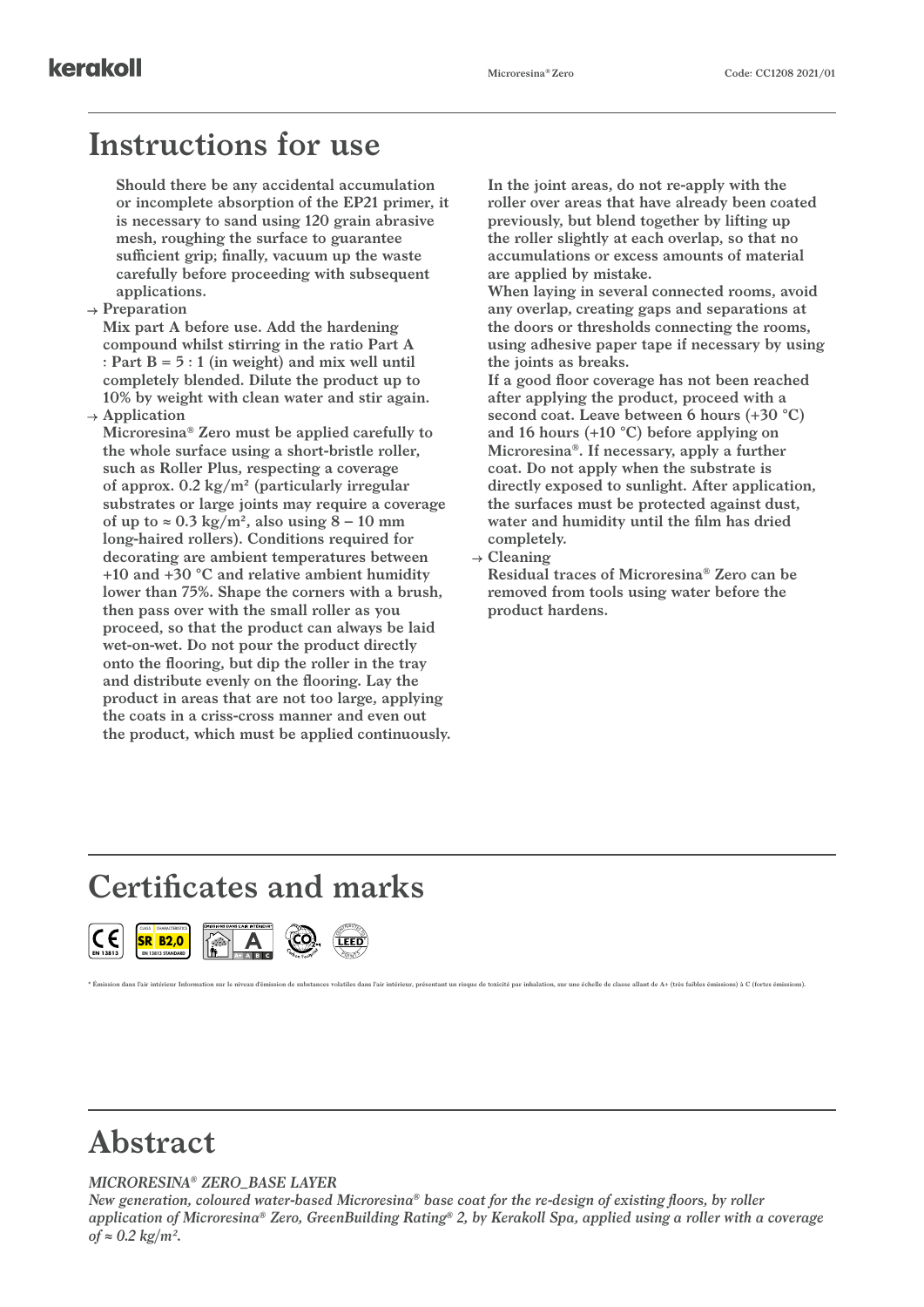## **Special notes**

- **Before proceeding with the next step, check the product has been applied evenly. Sand the surface with Carboplus Sic 220 grain abrasive mesh until any residue, overlaps and visible joins formed while laying the material have been removed; clean thoroughly to suck up sanding residue.**
- **Before use acclimatize the product to reach room temperature.**
- **Protect all treated surfaces from rain and strong humidity during the first 48 hours following application. Especially thick applications of product in a single coat will result in longer fulldepth drying times.**
- **Always use clean containers and tools.**
- **Use within 90 minutes from mixing.**
- **The photographic images in the catalogue and on the website, as well as the colours shown in the samples are to be considered purely indicative.**
- **Use material from a single production batch for each project.**
- **Materials from different batches may have sligth colour and sheen variations.**

| Appearance:                                                                      |                                                                              |  |
|----------------------------------------------------------------------------------|------------------------------------------------------------------------------|--|
| $-$ Part A                                                                       | coloured liquid                                                              |  |
| - Part B                                                                         | yellowish paste                                                              |  |
| Pack                                                                             | part A: 5 kg bucket / part B: 1 kg bucket                                    |  |
|                                                                                  | part A: 1.5 kg bucket / part B: 0.3 kg bucket                                |  |
| <b>Shelf life</b>                                                                | $\approx$ 12 months from production in the original sealed packaging         |  |
| Warning                                                                          | protect from frost, avoid direct exposure to sunlight and<br>sources of heat |  |
| Mixing ratio                                                                     | part A : part B = $5:1$                                                      |  |
| Working time of mixture                                                          | $< 90$ min.                                                                  |  |
| Dilution with water                                                              | $5 - 10\%$ by volume                                                         |  |
| Humidity of the substrate                                                        | $\leq 2\%$                                                                   |  |
| Temperature of the substrate                                                     | $> +10$ °C                                                                   |  |
| Temperature range for application                                                | from +10 $^{\circ}$ C to +30 $^{\circ}$ C                                    |  |
| Waiting time between subsequent coats $\approx$ 6 hrs (+30 °C) / 16 hrs (+10 °C) |                                                                              |  |
| Touch-dry                                                                        | $\approx$ 2 hrs                                                              |  |
| Coverage                                                                         | $\approx 0.2 \text{ kg/m}^2$                                                 |  |

**Technical Data compliant with Kerakoll Quality Standard**

**Values taken at +23 °C, 50% R.H. and no ventilation. Data may vary depending on specific conditions at the building site, i.e.temperature, ventilation and absorbency level of the substrate.**